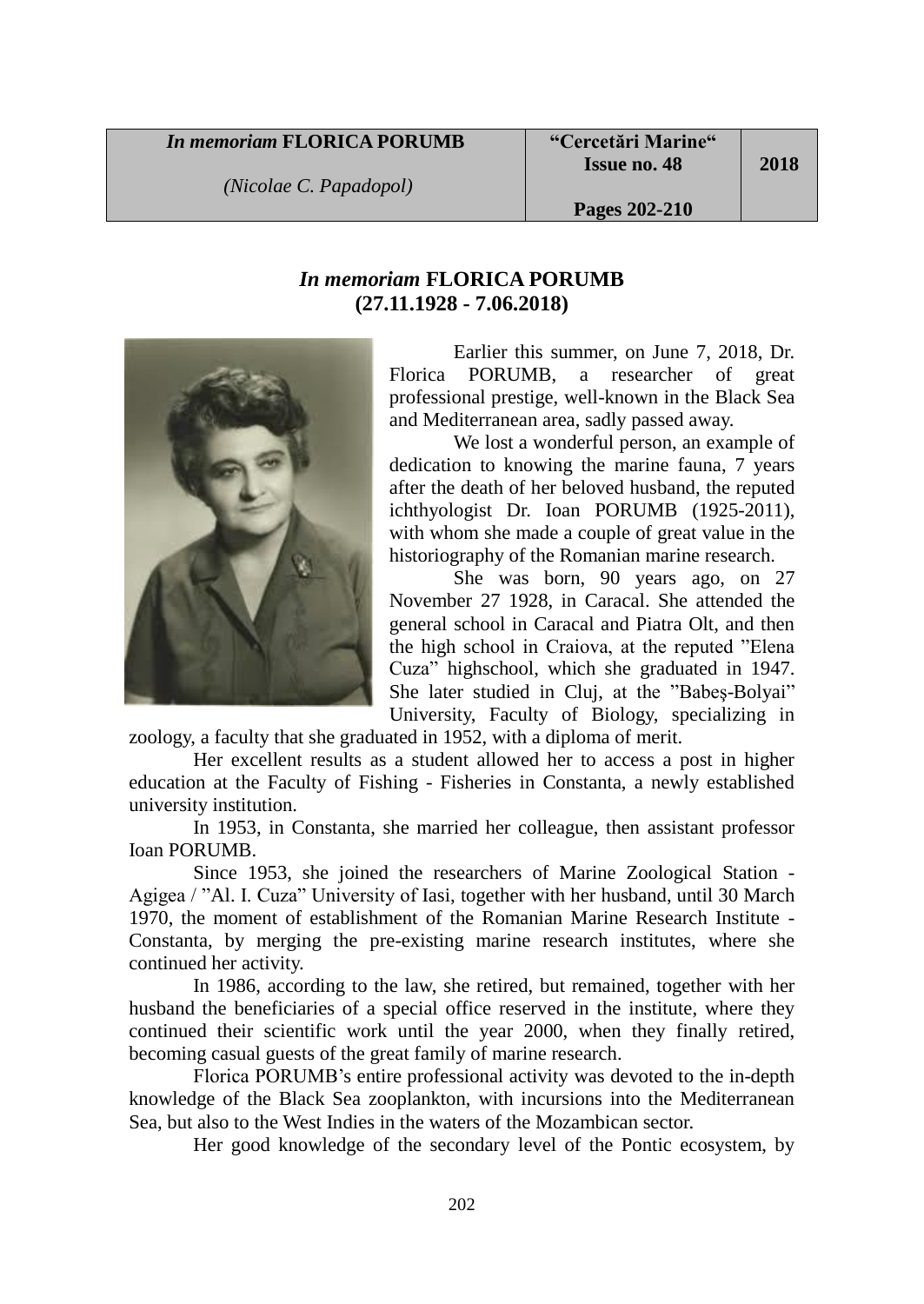excellence of the productive trophic base, of high importance in the life cycle of gregrarious pelagic fish, object of the fishery exploitation, allowed her to elaborate and support a documented doctoral thesis, entitled "Research on the seasonal dynamics and nictimeral variations of the of the main species of pelagic copepods in the Romanian Black Sea waters". The thesis was defended in 1975, awarding her the title of Doctor in Biological Sciences.

The scientific coordination of the dissertation was provided by the academician prof. dr. Mihai BĂCESCU, eminent trainer of the Romanian Marine Ecology School, well acquainted with the world of marine crustaceans.

Her doctoral thesis, as well as her husband's, the reputed ichthyologist Ioan PORUMB, was presented by the academician Mihai BĂESCESCU, as well as the merits of their in-depth research, the fruit of a sustained research activity, of continuity and a sound scientific background.

Throughout her career, Dr. Florica PORUMB occupied a series of hierarchical positions, which we synthesize below:

- 1952-1953, **chief junior lecturer** at the Faculty of Fishing and Fisheries of Constanta, Department of Biology, Subject Hydrobiology;
- 1953-1956, **university lecturer**, "Prof. I. Borcea" Marine Zoological Station - Agigea / "Al. I. Cuza" University - Iaşi;
- 1955-1956, **scientific researcher**, cumulative function at the Hydrobiology Commission of the Romanian Academy;
- 1956-1961, **scientific researcher**, "Prof. I. Borcea" Marine Zoological Station - Agigea / "Al. I. Cuza" University - Iaşi;
- 1961-1962, **senior scientific researcher**, "Prof. I. Borcea" Marine Zoological Station - Agigea / "Al. I. Cuza" University - Iaşi;
- 1962-1970, **head of the plankton research department**, "Prof. I. Borcea" Marine Zoological Station - Agigea / "Al. I. Cuza" University - Iaşi;
- 1970-1975, **scientific researcher**, Romanian Marine Research Institute Constanța;
- 1975-1987, **senior scientific researcher**, Romanian Marine Research Institute Constanța.

Throughout her activity at RMRI, she led the implementation of programs, projects and research objectives, she was member of the Scientific Council, and in 1977-1979 she served as **Head of the Ecology, Cultures and Acclimation Laboratory**.

We must mention that after 1953 the collaboration with the Faculty of Fishing and Fisheries ceased due to its relocation to Galati, within the local Polytechnic Institute, which will later become the "Lower Danube" University.

The transition to the Romanian Marine Research Institute of Constanta in 1970 caused, by bureaucratic resettlement operations, the return to the position of scientific researcher and later, in 1975, she was advanced as senior scientific researcher on the basis of a competition examination. It was a relatively late, but well-deserved repairing act, which also benefited her husband.

Researcher with vocation, with an encyclopaedic training in the field of marine sciences, Mrs. Florica PORUMB became, through perseverance, continuity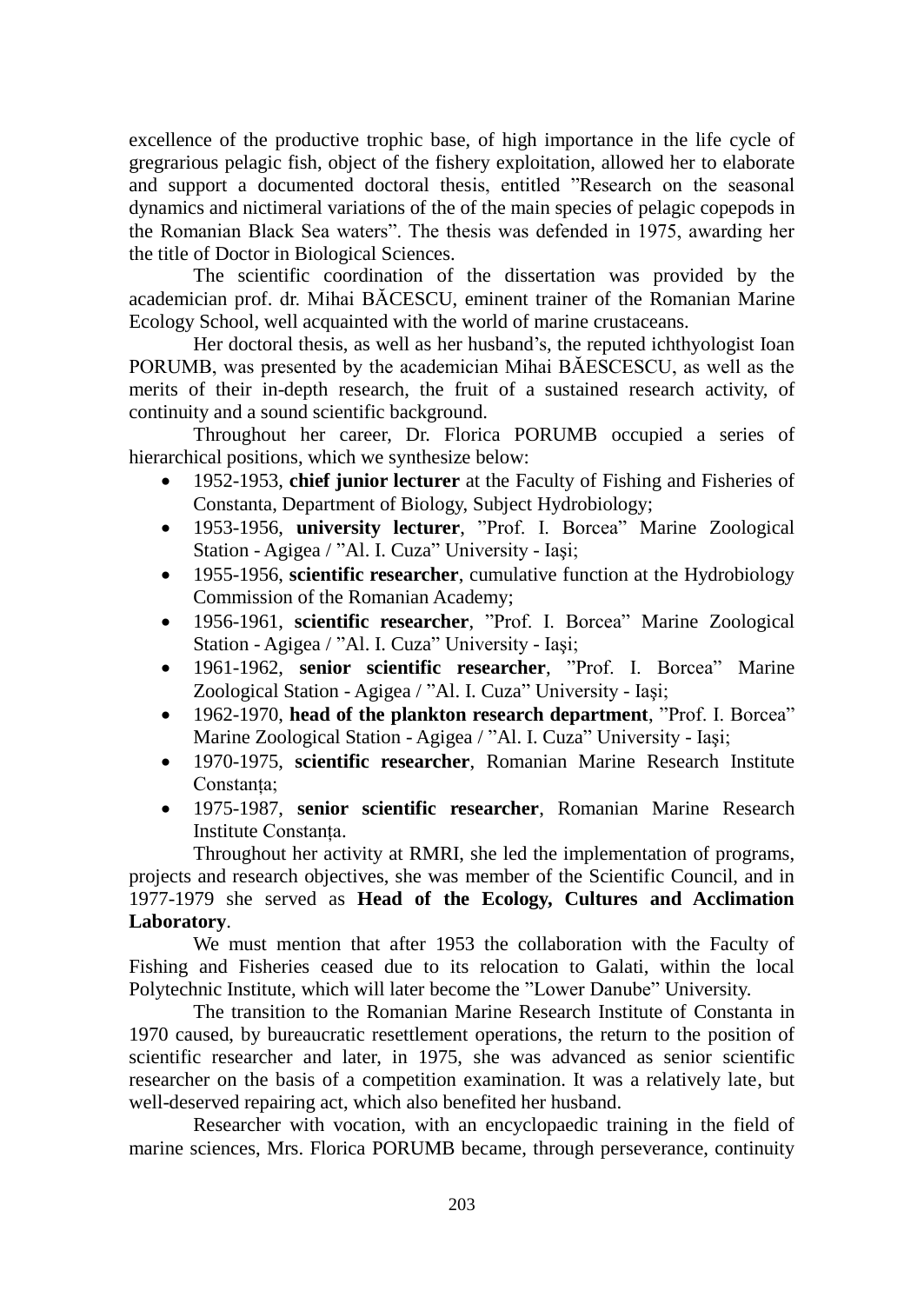and exceptional work force, one of Romania's best specialists in the knowledge of marine zooplankton.

She carefully studied the evolution of zooplankton's structure and productivity, the secondary level of organization of the Pontic ecosystem, in relation to the dynamics of the environmental conditions, phytoplankton status, seasonal and day-to-night changes, from one climatic year to another.

Her research mainly concerned the productive zooplankton, as the trophic base for the tertiary level, of gregarious pelagic fish populations, but she was also interested in other zooplankton components, including jellyfish and benthic invertebrates.

Together with her husband, Dr. Ioan PORUMB, she developed a methodology for the investigation of trophic relations at the level of fish species of interest in exploitation, field in which they elaborated reference works.

This latter aspect enabled the development of fishery forecasts and many of these researches were found in the materials developed for the use of the Black Sea fishing fleet.

In this regard, she paid particular attention to the exceptional development of the marine plankton during 1970 - 1985, the causes that induced this development and the effects felt by the ecosystem.

The close monitoring of the zooplankton allowed the identification of 4 new species of Monstrillidae for the Romanian marine waters, two new species of jellyfish, namely *Rathkea octopunctata* and *Sarsia tubulosa*. Her works document the presence of *Verruca* larvae (pedunculate cirripeds), two new species of copepods, *Modiolicola insignis* and *Septosa cuenoti*, both in the paleal cavity of the mussel, along with the adults of *Saculina carcinii*, parasites on decapod crustaceans.

Dr. Florica PORUMB's research was extended throughout the area of national maritime competence, from the coastal zone to the broader offshore area, bounded to the east by the isobath of 200 m.

Due to the prestige she enjoyed in the scientific world, her seriousness and professional competence, her encyclopaedic formation, she was often requested as part of multidisciplinary research.

In this respect, she collaborated with the team led by Dr. Octavian ŞERBĂNESCU, a team specialized in the surveillance and prevention of marine pollution. These collaborations allowed her to highlight the impact of detritus generated by the excessive development of phytoplankton, of the species *Noctiluca scintillans*, some bacteria and microscopic fungi.

Her professional skills and the good knowledge of the Mediterranean zooplankton determined her presence, together with her husband, on board the B22 "Danube Delta" research vessel during a cruise held in 1975-1976 in the Libyan maritime space, along with a strong research team of the institute.

Personally, I had the opportunity to collaborate directly with Dr. Florica PORUMB in processing and interpreting the data of the research mission carried out in 1980-1981by the B22 "Negoiu" vessel in Western India (FAO 51), in the Mozambican area of competence. This collaboration allowed me a series of pertinent conclusions about the trophic base accessible to the copepod species in the region, with the difficulties induced in the physiology of fish stocks marked by food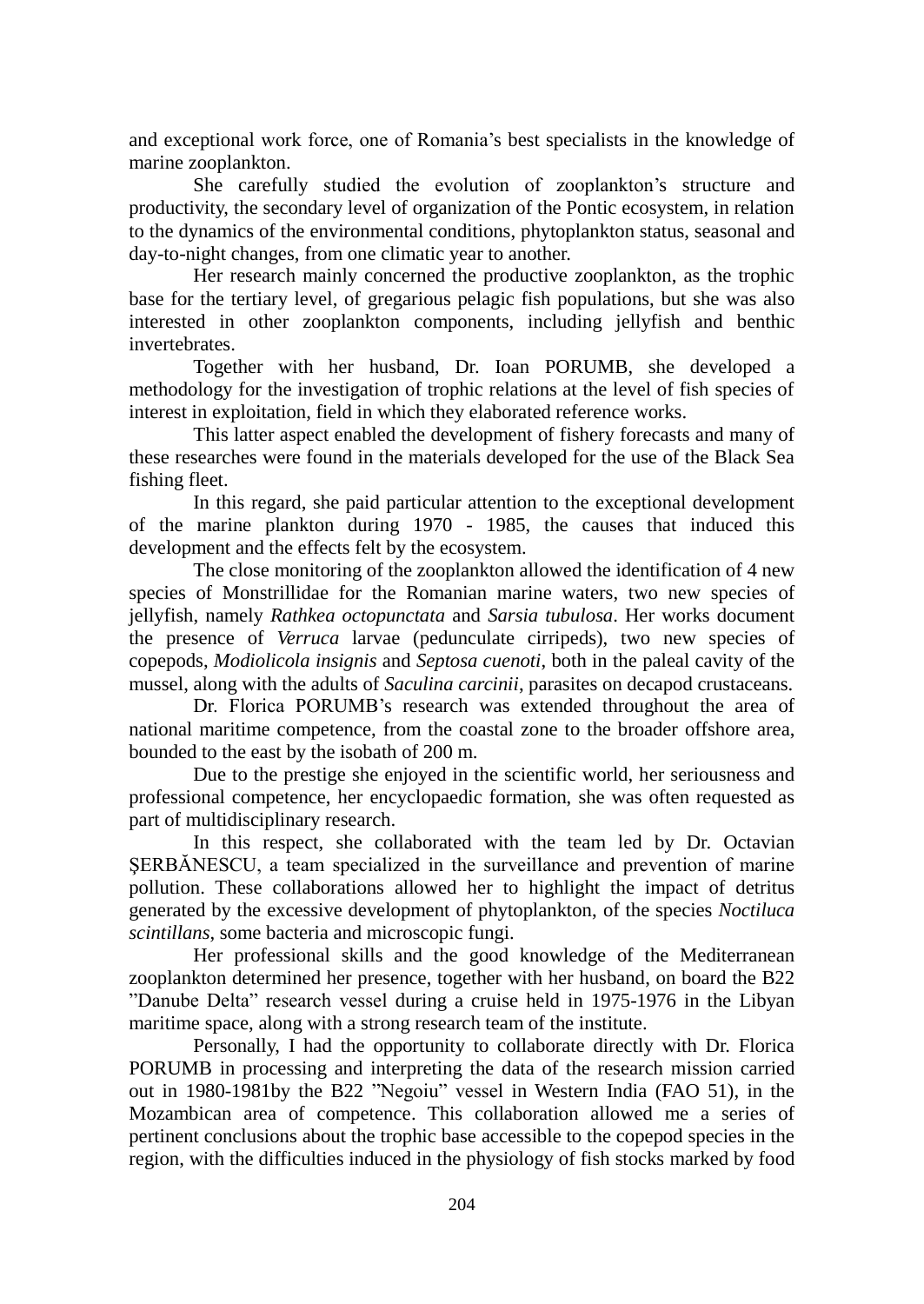shortages, in the formation and maintenance of the fish agglomerations, confirming once again the valences and the seriousness of the research performed by Dr. Florica PORUMB.

Dr. Florica PORUMB has always been a researcher with a thorough knowledge of the specialized literature, well-known nationally, but also abroad, in the Pontic and Mediterranean areas, often quoted in the literature.

A skilled user of information resources and owner, along with Dr. Ioan PORUMB, of an important bibliographic base, together with her lifetime experience in the world of marine investigations, all this allowed her to draw up one of her most valuable works, namely the history of marine research in Romania, at the Black Sea, a great bibliographical contribution, published in 2000, in a special issue of the journal "Recherches Marines"/NIMRD.

Above all, Dr. Florica PORUMB was a genuine francophone intellectual, with a remarkable fluency in speech, with elevated, elegant, colorful phrases.

I had the opportunity to witness some of her meetings with French-speaking guests and I was deeply impressed by her skills in French, which she spoke in a prominent academic manner.

She started her career as a lecturerat the Faculty of Fishering and Fisheries in 1952-1953 and continued this vocation in a friendly environment at the "Prof. I. Borcea" Marine Zoological Station - Agigea, guiding the groups of students who came to the summer practice or for the dissertations in the field, activities that continued throughout her stay in Agigea until 1980.

Classic, elegant in her professional language, slightly pedantic, she imposed herself infront of the audience, during her lectures and participating in conferences, workshops, paper sessions etc.

She was a member of the International Committee for the Exploration of the Mediterranean, the Plankton Commission, since 1959.

In Romania, Dr. Florica PORUMB was member of the Romanian Academy of Scientists, an honorary member of the Romanian Naval League, with a rich publishing activity in the pages of the "Marea Noastra" journal/RNL.

For the above mentioned scientific achievements, she was mentioned with the insertion of a short professional remember note in the "Dictionary of Personalities from Dobrogea", published in 2004 by the Constanta County Library and the "Ovidius" University of Constanta.

Above all, Dr. Florica PORUMB was an exemplary wife, a good and close collaborator of her husband, but also a very dedicated mother.

I deeply thank her son, Eng. Dan PORUMB, for all the information provided. I have always felt close to the PORUMB family, always with me for the good, but also when bad times put me to the test. I thank Dr. Florica PORUMB for having always been with me with a warm, parenting telephone call, as long as the evolution of her personal physical state has allowed it.

I wish Dr. Florica PORUMB a good and well deserved eternal rest together with her husband. Dr. Ioan PORUMB and Dr. Florica PORUMB have left behind the venerable, revered memory of an exceptional team of Romanian bioecoanography experts, two people completely dedicated to the SEA.

May God rest them in peace!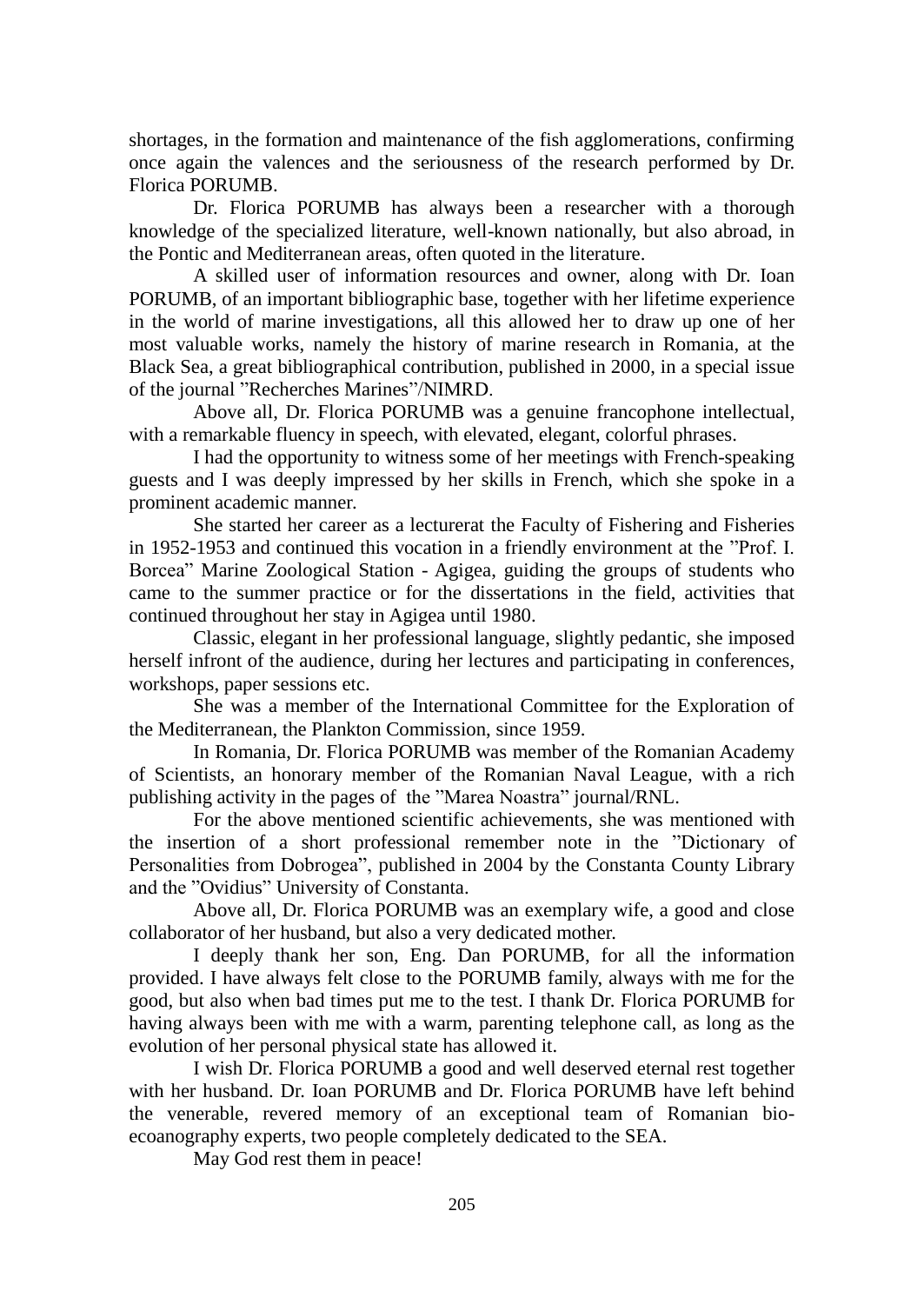## **SELECTED PAPERS**

- 1. PORA A.E., PORUMB I., PORUMB F., ROSCA D., 1956 Biology of horse mackerel in the Black Sea. The diet of horse mackerel during a fishing season (May-October 1953). *Annals Fish. Res. Inst. Bucharest*, **1**: 187-205;
- 2. PORUMB I., PORUMB F., 1958 Contributions à l'étude de la biologie des poissons pélagiques en face du littoral roumain de la mer Noire. *Ann.St.Univ. « Al.I.Cuza », Iaşi, ser.n.sect.2*, **4**, *1* : 77-101 ;
- 3. PORUMB I., PORUMB F., 1958 Contributions à l'étude de la biologie des poissons pélagiques en face du littoral roumain de la mer Noire. *An.St. Univ. "AI.I.Cuza" Iaşi,* ser.n., sect.2, **4**, 1: 77-101;
- 4. PORUMB I., PORUMB F., 1959 Contribution à l'étude de la biologie du tassergal (*Pomatomus saltatrix*) de la mer Noire. Rythme de croissance chez les jeunes individus. *Lucr.Ses.St.Stat.Cercet.Marine "Prof.I.Borcea" Agigea,* Univ. "Al.I.Cuza" Iaşi: 511-516;
- 5. PORUMB I., PORUMB F., 1959 Contributions à l'étude de la biologie de la pélamide commune (*Sarda sarda*) de la mer Noire. *Lucr.Ses.St.Stat.Cercet.Marine "Prof.I.Borcea" Agigea,* Univ. "Al.I.Cuza" Iaşi: 517-526;
- 6. PORUMB F., 1959 *Rathkea octopunctata* (M. Sars), a new jellyfish for the Romanian Black Sea waters, *Communications of RPR Academy Bucharest*, **9**, *10*: 1037-1040;
- 7. PORUMB F., 1959 On the presence of the *Verruca* larva (Cirripedae, Pedunculatae) in Romanian Black Sea waters. *Lucr. Ses. St. Stat. Cercet. Marine "Prof. I. Borcea" Agigea*, *Univ. "Al.I.Cuza" Iaşi*: 309-313;
- 8. PORA A.E., ROSCA D., PORUMB I., PORUMB F., 1961 Biologiya chernomorskoj stavridy. Izmenenie lipidnogo obmena v zavisimost' otsezona (maj-oktiabr' 1953). *Voprosy ikhtiologii, Moskva*, **17**: 83-91;
- 9. PORUMB F., 1961 Contributions to knowledge of Fam. Monstrillidae at the Romanian Black Sea coast. *Communications of RPR Academy Bucharest*, **11**, *10*: 1223-1231;
- 10. PORUMB F., ANDRIESCU I., 1964 Sur la présence de deux Copépodes dans la cavité palléale des moules (*Mytilus galloprovincialis Lmk*.) dans les eaux roumaines de la mer Noire. *An. St. Univ. "Al.I.Cuza" Iaşi*, ser.n., sect.2, **10**, *1*: 93-100;
- 11. IORGULESCU A., ONCESCU M., SERBANESCU O., PORUMB F., 1965 - Active gammae fission products identified in marine plankton. *St.si Cercet.Biol.Ser.Zool., Bucureşti,***17**, *6* :571-577 ;
- 12. PORUMB F., PORUMB I., 1965 Recherches concernant la migration nycthémérale du zooplancton marin d'été. *Rev. Roum. Biol., s*é*r. zool., Ed. Acad. RSR, Bucharest*, **10**, *9*: 361-371;
- 13. PORUMB F., PORUMB I., 1966 Research on the nictimeral migration of marine zooplankton in summer. *St. Cercet. Biol., ser. zool., Ed. Acad. RSR, Bucharest*, **18**, *1*: 65-75;
- 14. PORUMB I., PORUMB F., 1966 Contributions to knowledge of *Belone*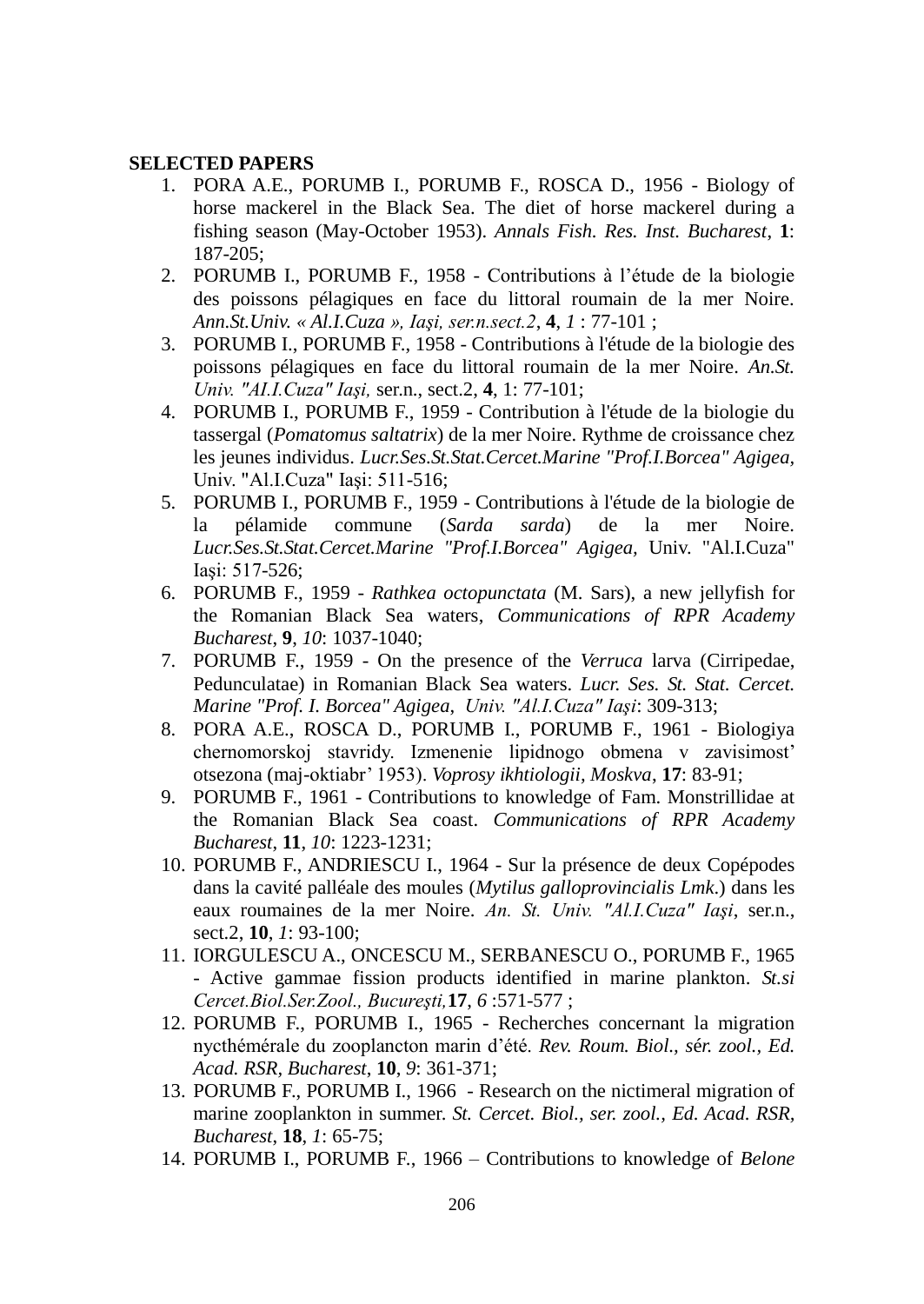*belone euxini*'s diet from the Black Sea. *Studii-cercet. Biol., ser. Zool., Ed. Acad. RSR, Bucharest*, **18**, *2*: 113-118;

- 15. PORUMB F., 1968 Beitrag zur kenntnis der Senkrechten niktemeralen Migrationen der Cladoceren aus dem Schwarzen Meer (Sommerperiode). *Lucr. Ses. St. Stat. Cercet.Marine "Prof.I.Borcea" Agigea*, *Univ. "Al.I.Cuza" Iaşi*: 267-272;
- 16. PORUMB I., PORUMB F., 1968 La répartition des différentes espèces de Gobies *(Gobius batracocephalus, G. cephalarges, G. melanostomus)* le long du littoral roumain de la mer Noire. *Rapp. Comm. Int. Mer Médit.,* CIESM, Monaco, **19**, 2: 307;
- 17. PORUMB F., 1968 Contribution à l'étude de la reproduction, du développement et de la répartition des Copépodes pélagiques dans la zone néritique du littoral roumain de la mer Noire (*Acartia clausi* et *Centropages kroyeri*). *Trav. Mus. Hist. Nat. "Gr. Antipa", Le Centenaire Grigore Antipa*, Bucureşti, **8**: 243-250;
- 18. PORUMB F., 1968 Contributions à la connaissance des migrations nycthémérales de quelques Copépodes de la mer Noire (*Pseudocalanus elongatus, Centropages ponticus* et *Acartia clausi*) pendant l'été. *Rapp. Comm. Int. Mer Médit*., *CIESM, Monaco*, **19**, *3*: 509-51l;
- 19. PORUMB F., 1968 Recherches sur le zooplancton au-dessus des fonds rocheux du littoral roumain de la mer Noire. *Rapp. Comm. Int. Mer Médit*., *CIESM, Monaco*, **19**, *3*: 417-419;
- 20. PORUMB F., 1969 Contributions à la connaissance de la dynamique du meroplancton de la zone sud du littoral roumain de la mer Noire. *Lucr. Ses. St. Stat. Cercet. Marine "Prof. I. Borcea" Agigea*, *Univ. "Al.I.Cuza" Iaşi*, **3**:  $35-46$ :
- 21. PORUMB F., 1971 Sur la biologie des Copépodes pélagiques des eaux roumaines de la mer Noire. *Recherches Marines*, *RMRI Constanța*, **1**: 129- 147;
- 22. PORUMB F., 1971 Sur l'étude de la biologie des Copépodes pélagiques de la zone néritique du littoral roumain de la mer Noire. *Rapp. Comm. Int. Mer Médit*., *CIESM, Monaco*, **20**, *3*: 395;
- 23. PORUMB F., 1972 Contributions à la connaissance de la dynamique des populations et à la production des Copépodes dans les eaux roumaines de la mer Noire. *Recherches Marines, RMRI Constanța*, **4**: 57-94;
- 24. PORUMB F., 1973 Recherches sur le zooplancton au-dessus des fonds rocheux du littoral roumain de la mer Noire (aspect printanier). *Rapp. Comm. Int. Mer Médit*., *CIESM, Monaco*, **21**, *8*: 533-535;
- 25. PORUMB F., 1974 Production des Copépodes pélagiques dans les eaux roumaines de la mer Noire. *Rapp. Comm. Int. Mer Médit*., *CIESM, Monaco*, **22**, *9*: 91-92;
- 26. PORUMB F., 1975 Research on the seasonal dynamics and nictimeral variations of the of the main species of pelagic copepods in the Romanian Black Sea waters, *PhD Thesis, Ministry of Education, Institute of Biological Sciences Bucharest*: 368 p.;
- 27. PORUMB F., 1976 Recherches concernant la fertilité de quelques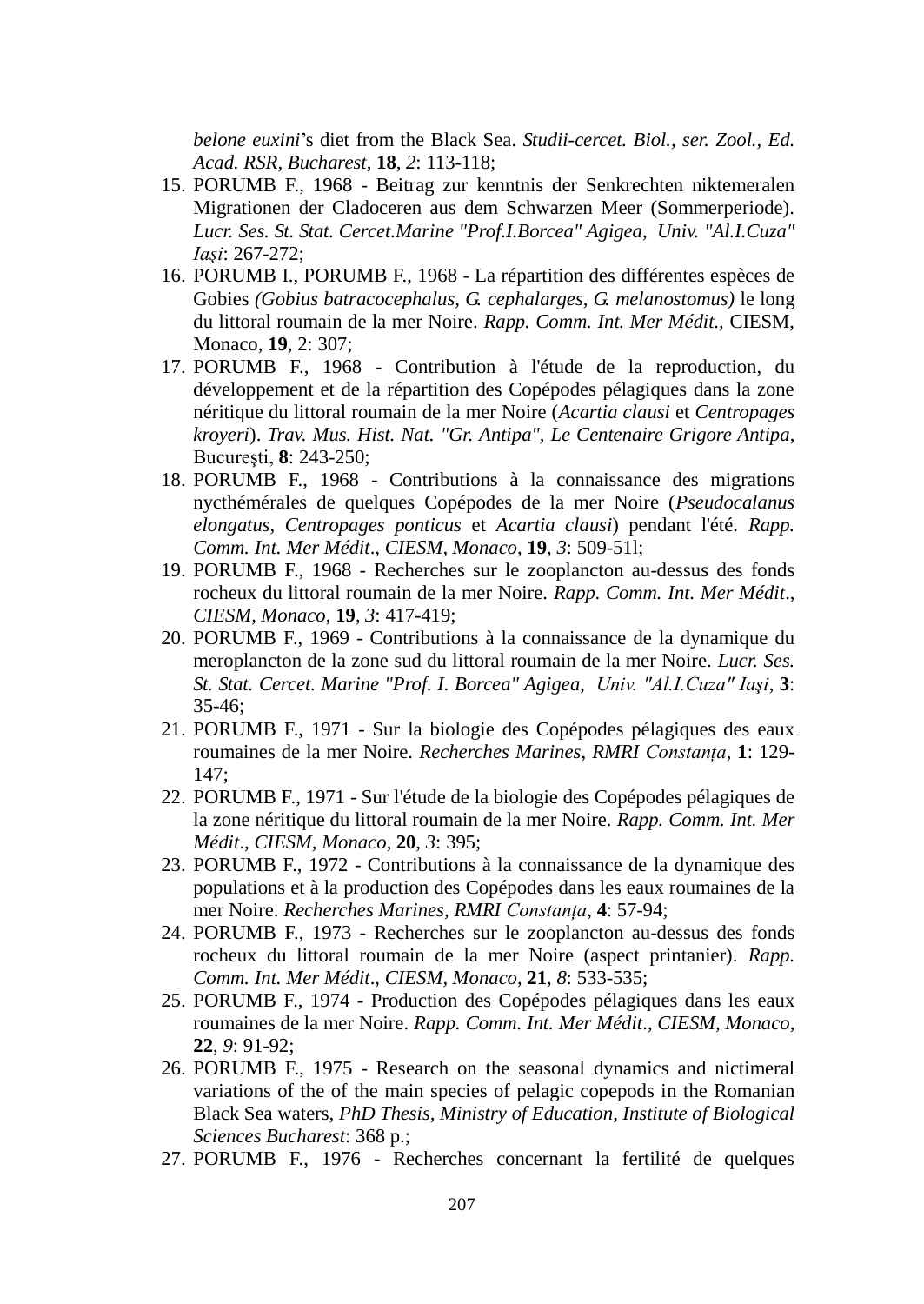Copépodes pélagiques des eaux roumaines de la mer Noire. *Rapp. Comm. Int. Mer Médit*., *CIESM, Monaco*, **23**, *2*: 91-92;

- 28. PORUMB F., MIRCEA V., 1976 Sootnoshchenie mezhdu rasprostraneniem pelagicheskikh veslonogikh rakoobraznykh i geterotrofnykh bakterii v rumynskikh vodakh Chemogo morya. *Zagryaznenie Solonovatovodnykh Morej*, *Inst. Morsk. ryb, Izdatelsk .Tsentr, Gdynia*: 431-437;
- 29. PORUMB F., 1977 Le zooplancton de la mer Noire. Biologie des eaux saumâtres de la mer Noire (E.A. Pora et M. Bacescu eds.), RMRI Constanța, **1**: 99-107;
- 30. PORUMB F., PETRAN A., 1978 Black Sea planktonic associations. Protection of ecosystems, *Nat. UNESCO Commission for RSR, Constanta*, 1: 186-195;
- 31. PORUMB F., 1979 Production et productivité des Copépodes pélagiques des eaux roumaines de la mer Noire. *Recherches Marines, RMRI Constanța*, **12**: 141-155;
- 32. PORUMB F., UŞURELU M., 1979 Relations zooplancton-phytoplancton dans les eaux côtières de la mer Noire. *Rapp. Comm. Int. Mer Médit., CIESM, Monaco,* **25/26**, *8*: 83-84;
- 33. PORUMB I., PORUMB F., 1979 La nourriture du chinchard de la mer Noire. *Le chinchard de la mer Noire (Trachurus mediterraneus ponticus). Etude monographique* (E.A.Poraed.), IRCM Constanța, **2**: 549-611.
- 34. PORUMB F., 1980 Développement du zooplancton dans les conditions d'eutrophisation des eaux du littoral roumain de la mer Noire. *V-es Journées Etud. Pollutions*, *CIESM, Cagliari*: 881-886;
- 35. PORUMB F., 1980 Présence de quelques espèces méditerranéennes dans le zooplancton de la mer Noire. *Rev. Roum. Biol., ser. biol. anim., Ed. Acad. RSR, Bucharest*, **25**, *2*: 167-170;
- 36. PORUMB F., 1980 Variations quantitatives du zooplancton dans les eaux néritiques roumaines de la mer Noire. *Recherches Marines, RMRI Constanța*, **13**: 103-123;
- 37. PAPADOPOL N., PORUMB F., 1981 Report on the results of the researches carried out in the West Indian Ocean on the P.R. of Mozambique continental shelf, September - November 1980. *Halieutica* **2** *(18):* 7-57;
- 38. PORUMB F., 1981 Données concernant la Copépodofaune des eaux de la Méditerranée du *Sud. Rapp. Comm. Int. Mer Médit*., *CIESM, Monaco*, **27**, *7* :175-176;
- 39. PORUMB F., ONCIU T., 1981 Données concernant la faune des Copépodes des eaux de la Méditerranée du sud. *Rapp. Comm. Int. Mer Médit*., *CIESM, Monaco*, **27**, *7*: 4-5;
- 40. PORUMB F., ONCIU T., IALINA E., PETRAN A., 1981 Sur les quantités de zooplancton dans les eaux de la Méditerranée du Sud. *Rapp. Comm. Int. Mer Médit*., *CIESM, Monaco*, **27**, *7*: 119-120;
- 41. PORUMB F., 1982 Changes in the structure of the marine zooplankton in Romanian shallow coastal waters during 1972-1980. *Pontus Euxinus, Studies and Research*, *Constanța*, **2**: 309-310;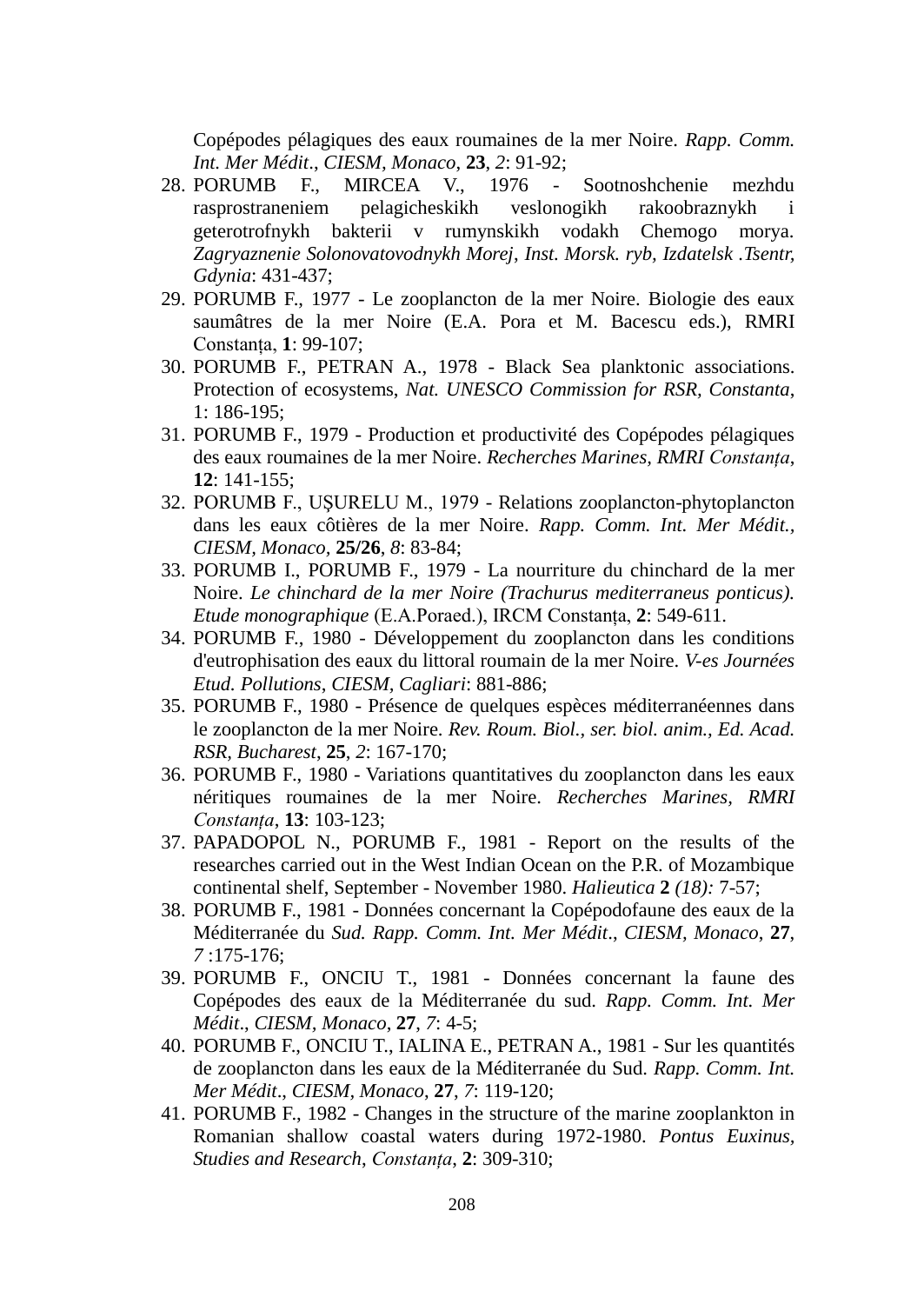- 42. PORUMB F., PORUMB I., 1982 Base trophique zooplanctonique et son importance pour la répartition et la nutrition du sprat dans les eaux devant Ie littoral roumain de la mer Noire. *Recherches Marines, RMRI Constanța*, **15**: 69-88;
- 43. PORUMB F., 1982 Production des principaux composants du zooplancton des eaux roumaines de la mer Noire. *Recherches Marines, RMRI Constanța*, **15**: 59-67;
- 44. PORUMB F., 1983 Recherches concernant la production du zooplancton dans les eaux de la mer Noire. *Rapp. Comm. Int. Mer Médit*., *CIESM, Monaco*, **28**, *9*: 225-226;
- 45. PORUMB F., PORUMB I., 1983 Importance du zooplancton pour la répartition des poissons pélagiques dans les eaux du plateau continental devant Ie littoral roumain de la mer Noire. *Rapp. Comm. Int. Mer Médit.,CIESM, Monaco*, **28**, *5*: 147-148;
- 46. PORUMB F., 1984 Evolution à long terme de la productivité secondaire de l'écosystème pélagique de l'ouest de la mer Noire. *Recherches Marines, RMRI Constanța*, **17**: 85-118;
- 47. PORUMB F., PORUMB I., 1985 Efficience de la transformation de l'énergie dans l'écosystème pélagique devant le littoral roumain de la mer Noire. *Rapp. Comm. Int. Mer Médit., CIESM, Monaco,***29**, *9*: 333-334;
- 48. PORUMB F., 1985 Structure trophique du zooplancton dans les eaux du littoral roumain de la mer Noire. *Rapp. Comm. Int. Mer Médit*., *CIESM, Monaco*, **29**, *9*: 225-226;
- 49. PORUMB F., 1986 Niveau de développement du zooplancton dans les eaux roumaines de la mer Noire pendant la période 1970-1984. *Rapp. Comm. Int. Mer Médit*., *CIESM, Monaco*, **30**, *2*: 201;
- 50. PORUMB F., 1986 Participation du zooplancton à la nutrition de la population du sprat dans les eaux devant le littoral roumain de la mer Noire. *Cercetări marine*, *IRCM Constanța*, **19**: 73-90;
- 51. PORUMB F., 1988 Dynamique du développement quantitatif de *Noctiluque miliaris* Sur. dans les eaux roumaines de la mer Noire. *Rapp. Comm. Int. Mer Médit., CIESM, Monaco*, **31**, *2*: 223;
- 52. PORUMB F., 1989 On the development of *Noctiluca scintillans* (McCartney) Kofoid and Swezyunder the eutrophication of the Romanian Black Sea waters. *Recherches Marines, RMRI* Constanța, **22**: 247-262;
- 53. PORUMB F., 1989 The influence of the eutrophication on zooplankton communities in the Black Sea water. *Recherches Marines, RMRI* Constanța, **22**: 223-246.
- 54. PORUMB F., 1992 Evolution du zooplancton des eaux du plateau continental roumain de la mer Noire au cours des dernières trois décennies. *Rapp. Comm. Int. Mer Médit., CIESM, Monaco*, **33**: 266-267;
- 55. PORUMB F., 1992 On the development of *Noctiluca scintillans* (McCartney) Kofoid and Swezyunder the eutrophication of the Romanian Black Sea waters. *Science of the Total Environment, Elsevier Science Publishers B.V.*, Amsterdam, Supplement 1992: 907-920;
- 56. PORUMB F., 1994-1995 Le zooplancton des eaux roumaines de la mer